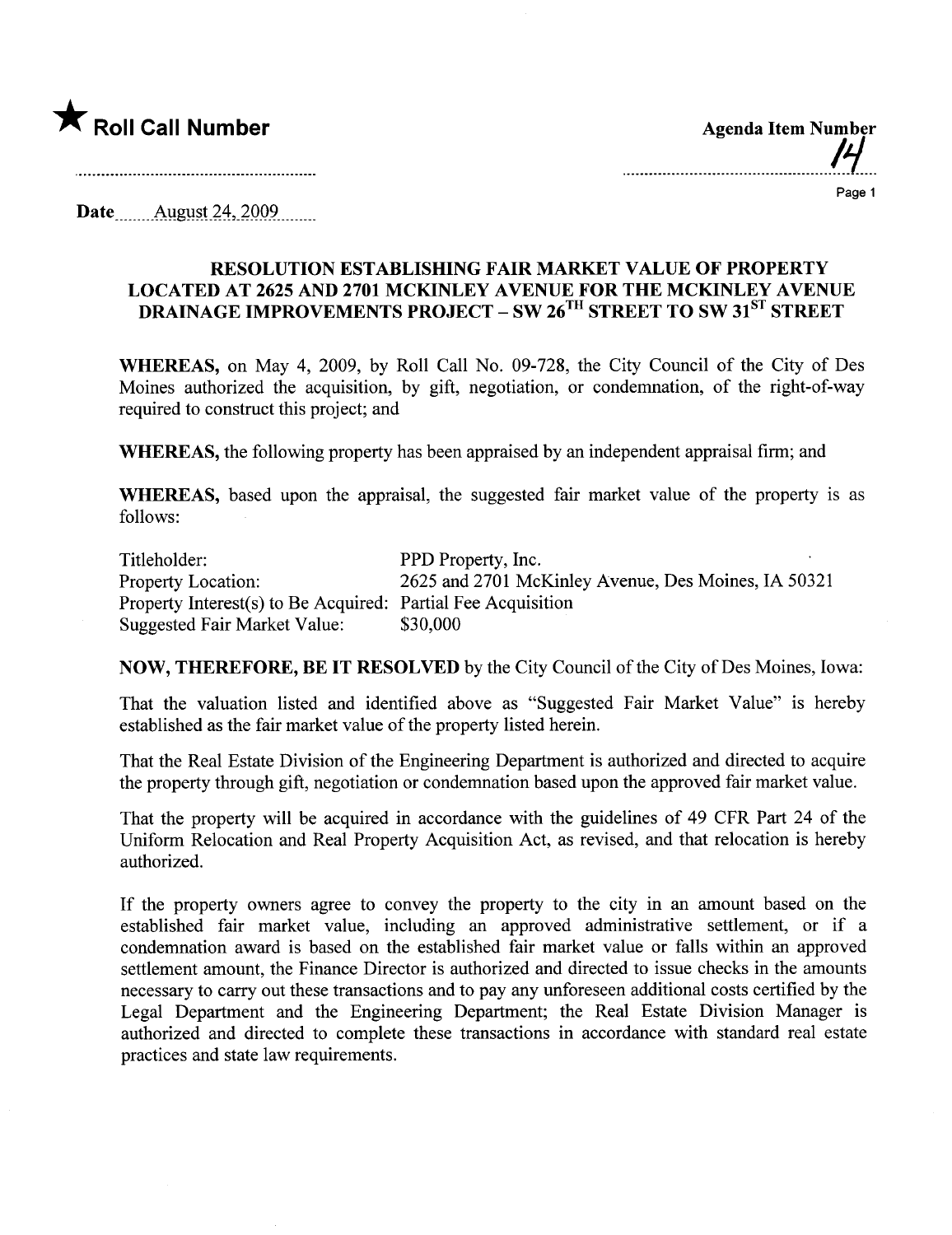

| <b>Agenda Item Number</b> |                    |
|---------------------------|--------------------|
|                           | $\boldsymbol{\mu}$ |
|                           |                    |

. . . . . .

Page 2

Date \_\_\_\_\_\_ August 24, 2009 \_\_\_ \_\_

That the Real Estate Division of the Engineering Department is directed to obtain the Legal Department's review and approval of all closing documents prior to closing.

That the City Clerk is hereby authorized and directed to endorse upon the Real Estate documents listed above the approval and acceptance of this Council, the Mayor is authorized and directed to sign all necessary real estate documents, and the City Clerk is further authorized and directed to deliver the aforementioned documents to the Real Estate Division Manager, who shall proceed to closing in accordance with standard real estate practices.

That the Real Estate Division Manager is hereby authorized and directed to execute Maintain Vacancy Agreements and Rental Agreements, if necessary.

Moved by to adopt.

llenna R. Frank APPROVED AS TO FORM:

Assistant City Attorney

(Council Communication No. 09.609)

| <b>COUNCIL ACTION</b> | <b>YEAS</b> | <b>NAYS</b> | <b>PASS</b> | <b>ABSENT</b>   | <b>CERTIFICATE</b>                                                                                   |
|-----------------------|-------------|-------------|-------------|-----------------|------------------------------------------------------------------------------------------------------|
| <b>COWNIE</b>         |             |             |             |                 |                                                                                                      |
| <b>COLEMAN</b>        |             |             |             |                 | I, DIANE RAUH, City Clerk of said City hereby                                                        |
| <b>HENSLEY</b>        |             |             |             |                 | certify that at a meeting of the City Council of<br>said City of Des Moines, held on the above date, |
| <b>KIERNAN</b>        |             |             |             |                 | among other proceedings the above was adopted.                                                       |
| <b>MAHAFFEY</b>       |             |             |             |                 |                                                                                                      |
| <b>MEYER</b>          |             |             |             |                 | IN WITNESS WHEREOF, I have hereunto set my<br>hand and affixed my seal the day and year first        |
| <b>VLASSIS</b>        |             |             |             |                 | above written.                                                                                       |
| <b>TOTAL</b>          |             |             |             |                 |                                                                                                      |
| <b>MOTION CARRIED</b> |             |             |             | <b>APPROVED</b> |                                                                                                      |
|                       |             |             |             | Mayor           | City Clerk                                                                                           |